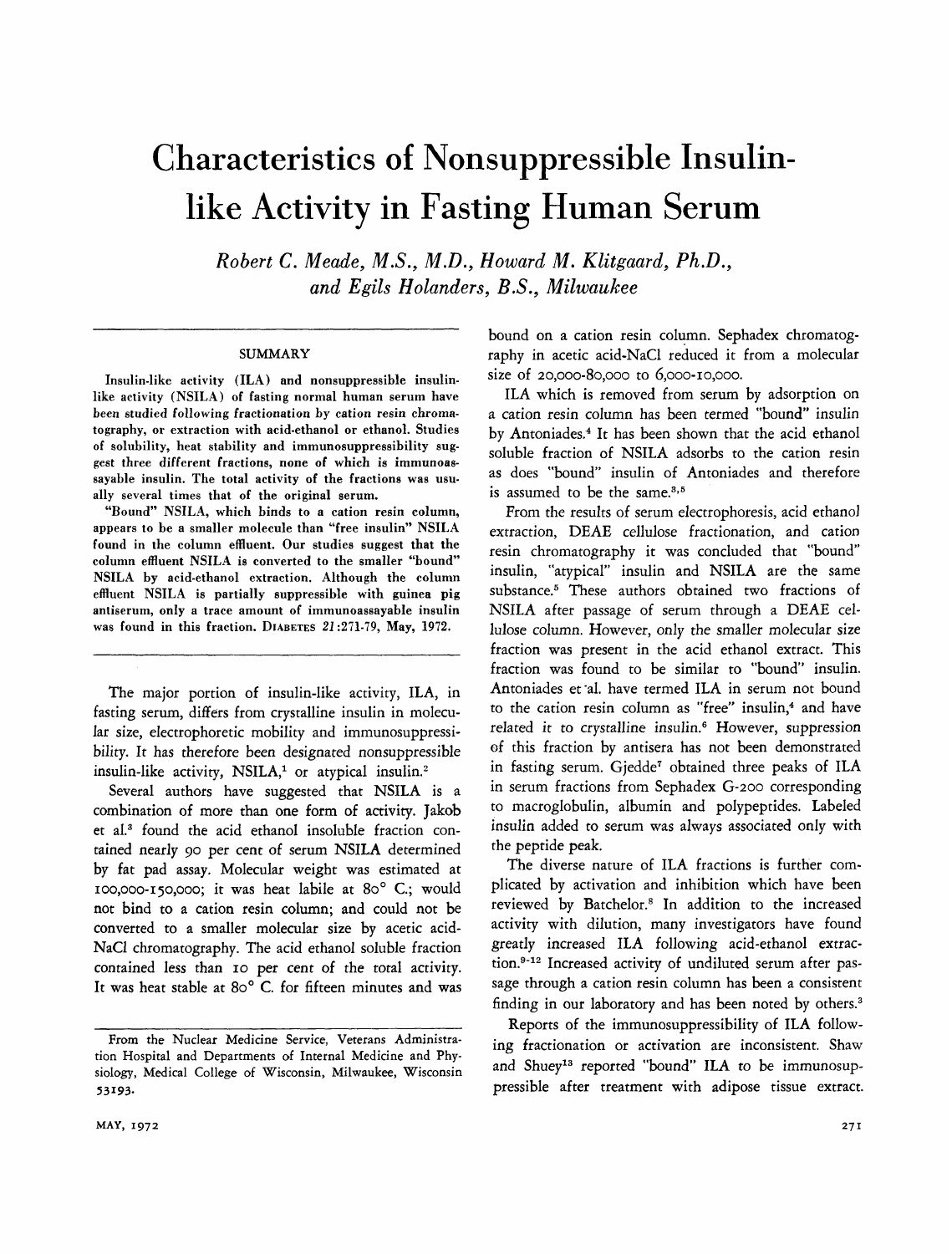Antoniades et al.<sup>14</sup> showed partial suppression of acid alcohol treated "bound" insulin but the kinetics of antisera activity were different than with crystalline insulin. Gjedde<sup>15</sup> found the two larger molecular size fractions of ILA were not immunosuppressible until after dialysis against calcium chloride and weak alkali. Most of the studies in which partial immunosuppression of ILA has been reported have utilized the fat pad.<sup>2,16,17</sup> Contrary to the above findings, Kajinuma and coworkers,18 also using the fat pad assay, did not observe any increase in immunosuppressible ILA after extraction of serum with acid-ethanol-NaCl.

As previously reported,<sup>19</sup> we have not been able to confirm the activation of "bound" insulin by any of the methods proposed by Antoniades. We have greatly increased the activity of the original serum both by column fractionation and extraction. Further investigations have suggested the presence of three forms of NSILA in fasting serum. The term NSILA as used in this paper refers to all ILA which is not suppressed by insulin antisera.

### MATERIALS AND METHODS

#### *Cation resin column fractionation of ILA*

Fresh normal human serum was obtained from blood of fasting individuals. One liter of serum, containing a tracer amount of radioiodinated human serum albumin, was passed through an equal volume of Dowex 50-X8, 100-200 mesh, (Na<sup>+</sup> cycled) resin in a 4.6 cm. diameter column at a flow rate of approximately 10 ml. per minute. After the void volume, the effluent serum was collected and corrected for dilution by measurement of radioactivity. The column was then washed with two volumes of 0.15 M NaCl at the same rate. The resin was eluted at 4 $^{\circ}$  C. with one volume of 0.02 M NH<sub>4</sub>OH over a one to two minute period. The eluate was neutralized with 0.2 N  $H_2SO_4$  by automatic titration. The lyophilized eluate yielded about 4 mg. of powder per milliliter of serum, consisting mainly of sodium and ammonium salts. This material is referred to as alkaline eluate. Prior to assay, the powder was made to the original serum volume in water containing human serum albumin, 0.5 mg./ml., and dialyzed for twenty-four hours at  $4^{\circ}$  C. against two changes of Gey and Gey<sup>20</sup> bicarbonate buffer containing glucose, 3.0 mg./ml. The original and effluent serum fractions were similarly dialyzed prior to assay. Before being used, the dialysis tubing was boiled for approximately eight hours with several changes of water to remove volatile and soluble sulfur compounds. In order to evaluate possible column effects, in one study Gey and Gey buffer was passed through a column, eluted, and assayed in a manner identical to serum.

### *Multiple column fractionation*

Serum was passed successively through three separate columns having resin-to-serum volume ratios of 3.7 to 1. The serum was collected with very little dilution and the resin volume of the succeeding column was made equal to the effluent serum volume. An aliquot of the column effluent serum was saved for comparative study. The first column was eluted twice with NH<sub>4</sub>OH and saline. The successive columns were eluted once.

# *Acid ethanol fractionation*

Original serum and effluent serum from the cation resin column were extracted by the method of Jakob.<sup>3</sup> The soluble fraction was lyophilized and then made to volume with water prior to dialysis. The insoluble fraction was evaporated to dryness and suspended in water prior to dialysis.

## *Ethanol fractionation*

Normal and column effluent sera were subjected to extraction in 70 per cent ethanol. Nine volumes of 77 per cent ethanol were added to one volume of serum. The insoluble fraction was made to the original serum volume in Gey and Gey buffer and re-extracted in another nine volumes of ethanol. A total of three extractions was done. The soluble and insoluble fractions were processed as in the previous study.

## *The effect of acid upon ILA and NSILA*

In addition, to determine the optimum pH for activation, serum aliquots were treated at room temperature for two hours at a pH ranging from 2 to 7.6 and neutralized by dialysis which required two changes of Gey and Gey buffer containing glucose, 3 mg. per milliliter. Original serum, column effluent and alkaline eluate were each subjected to hydrochloric acid at a pH of 3.5 for a period of two hours.

## *Heat stability*

Original serum, effluent serum, and alkaline eluate were heated at 80° C. for forty-five minutes at neutral pH. Other samples were adjusted to pH of 3.5 with HC1 and heated at 80° C. for forty-five minutes and neutralized by dialysis as above.

## *Rat diaphragm bioassay procedure*

Control incubation media consisted of Gey and Gey bicarbonate buffer with glucose, 3 mg. per milliliter, and human serum albumin, 0.5 mg. per milliliter. The sample to be assayed was dialyzed against Gey and Gey plus glucose as previously described. Uniformly labeled C-14-glucose,  $0.5$   $\mu$ c. per milliliter, was added to both control and experimental assay material.

Sprague-Dawley rats weighing between 90 and 120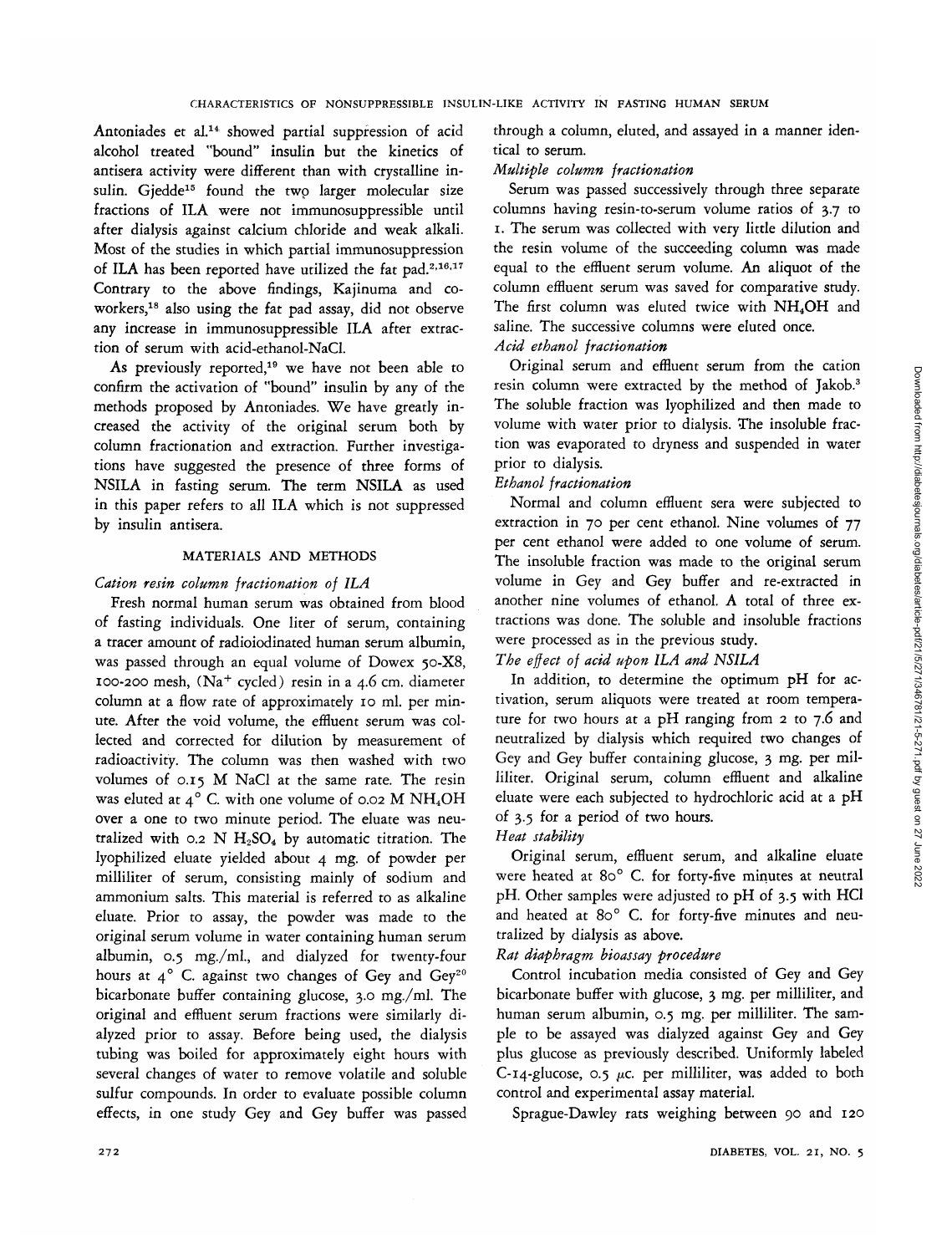gm. were maintained on Purina Rat Chow under wellregulated environmental conditions. Animals matched for weight were fasted for twenty-four hours prior to each study. They were sacrificed by decapitation and exsanguinated to prevent blood from coming in contact with the hemidiaphragms. The right and left hemidiaphragm from each animal was removed and individually transferred to freshly prepared ice-cold Gey and Gey bicarbonate buffer saturated with 95 per cent oxygen and 5 per cent carbon dioxide. After approximately twenty-five minutes, which was required for removal of four sets, each set of hemidiaphragms was removed from the buffer, gently blotted and one hemidiaphragm was placed in a 25 ml. Erlenmeyer flask containing the assay sample and the other placed in a flask containing control incubation medium. To compensate for any difference between the two sides, the left and right hemidiaphragm were alternated between assay and control media. The incubation vessels were gassed for five minutes with 95 per cent oxygen and 5 per cent carbon dioxide while shaking in a  $37^\circ$  C. water bath at 120 oscillations per minute. The vessels were then capped and incubated for an additional eighty-five minutes.

The hemidiaphragms were then removed from the incubation vessels, rinsed in distilled water, blotted dry between sheets of Whatman filter paper and weighed. The amount of glucose incorporated into glycogen by the hemidiaphragms was determined by the method of Rafaelsen et al.<sup>21</sup> The final precipitates were dissolved in  $I$  ml. distilled  $H<sub>2</sub>O$  and mixed. Aliquots, 0.2 ml., from each tube were counted in a Packard Tri-Carb Liquid Scintillation Counter, Model 3380, to a counting error of less than 2 per cent. Values were calculated as micrograms glycogen produced per 10 mg. wet tissue.

Results are expressed as difference from control hemidiaphragm.

In order to make a valid comparison of serum treatments, the ILA and NSILA of control, acid ethanol soluble, acid ethanol insoluble and acid treated original serum were determined simultaneously. Eight determinations were obtained for each study which included one of each of the above. Four or more such studies were done for any one set of values. The effluent serum and alkaline eluate were studied in a similar manner. *Immunosuppressibility of ILA*

Antisera to bovine insulin was produced in guinea pigs by the method of Wright, Makula, and Posey.<sup>22</sup> An antiserum dilution of 1:100 in the rat hemidiaphragm assay system completely suppressed the activity of 1,000  $\mu$ U. per milliliter of insulin. Fractions were studied with and without addition of antisera. *Radioimmunoassay of insulin*

Fractions were studied for immunoassayable insulin using three methods of separation of the antibody bound and free insulin. These included paper chromatography,<sup>23</sup> double antibody,<sup>24</sup> and ethanol precipitation.

#### RESULTS

## *Serum ILA fractions obtained from the cation resin column*

Since the activity of the effluent serum and alkaline eluate each equal that of the original serum, the total activity is doubled in a single passage through a cation resin column (table 1). The additional activity was not considered to originate from the column since the passage of buffer followed by alkaline elution resulted in no activity. The activity of the alkaline eluate was obtained without any of the methods of activation proposed by Antoniades<sup>14,25</sup> and Gundersen and Lin.<sup>26</sup>

TABLE 1 Recovery of ILA from cation resin column

| Fraction                               | Immuno-<br>assayable<br>insulin<br>$\mu$ U./ml. |      |                       | Glycogen production<br>$\mu$ g./10 mg. wet tissue<br><b>ILA</b> |                         |
|----------------------------------------|-------------------------------------------------|------|-----------------------|-----------------------------------------------------------------|-------------------------|
| Gey and Gey buffer-<br>alkaline eluate |                                                 |      | $(8)$ -1.0 $\pm$ 0.7* |                                                                 |                         |
| Original serum                         | $11.4 \pm 3.0$<br>(6)                           |      | $(14)$ 13.1 $\pm$ 2.3 | (14)                                                            | $15.5 \pm 2.4$          |
| Effluent serum                         | $16.4 \pm 3.4$<br>(6)                           | (14) | $13.7 \pm 1.4$        | (14)                                                            | $7.6 \pm 1.7^{\dagger}$ |
| Alkaline eluate                        | $(6)$ -0.4 $\pm$ 2.1                            | (8)  | $10.9 \pm 2.8$        | (8)                                                             | $13.7 \pm 1.3$          |
| Insulin standards                      | 100 $\mu$ U.                                    | (30) | $7.6 \pm 0.5$         |                                                                 |                         |
|                                        | 1,000 $\mu$ U.                                  | (5)  | $38.9 \pm 3.3$        | (5)                                                             | $0.1 \pm 1.1^{\dagger}$ |

() Number of determinations  $*$  Mean  $\pm$  SEM

 $\dagger$  NSILA differs from ILA,  $p < 0.01$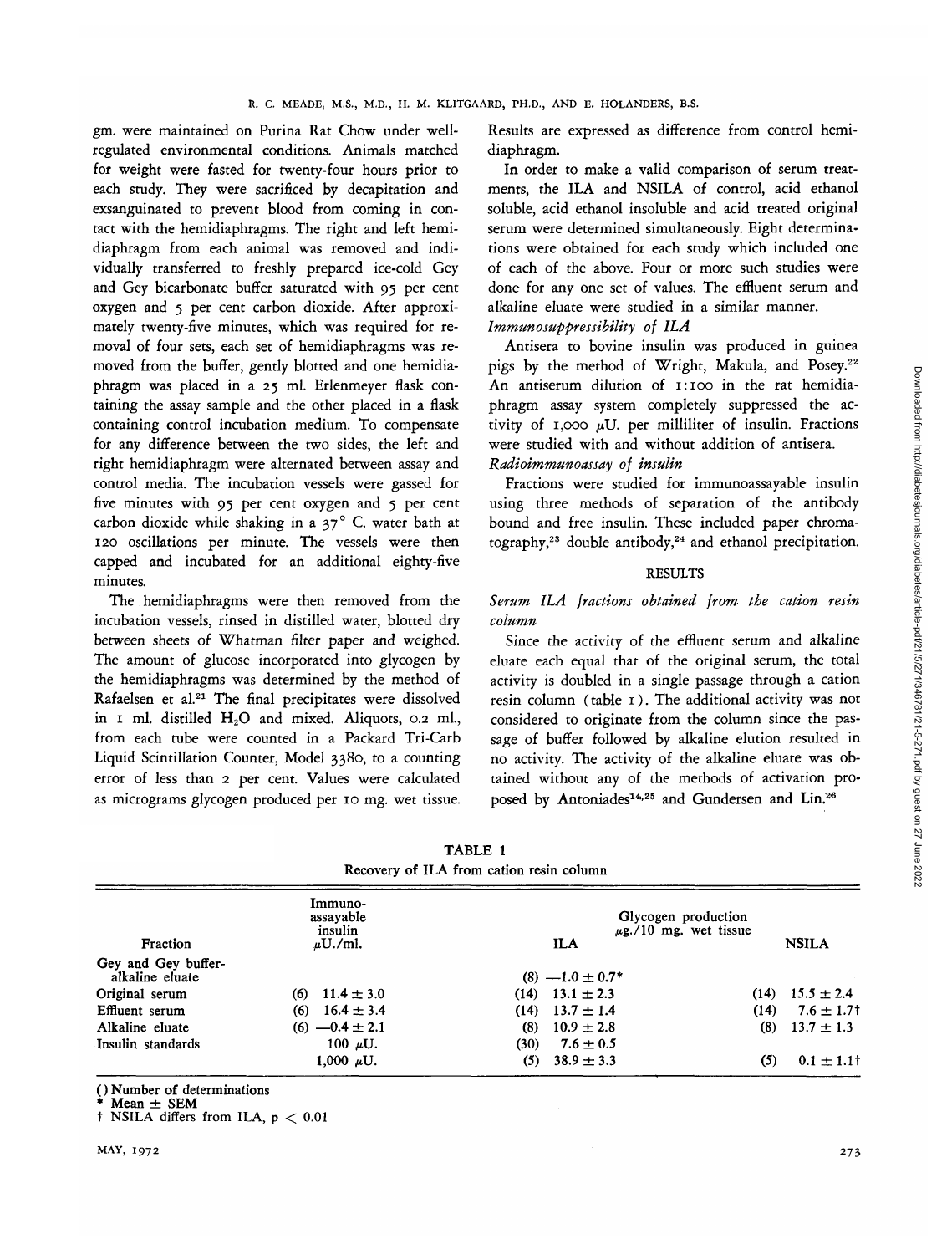| Sample                            |                       | Glycogen production- $\mu$ g./10 mg. wet tissue |                    |
|-----------------------------------|-----------------------|-------------------------------------------------|--------------------|
| Original serum                    | $(9)$ 13.5 $\pm$ 2.0* |                                                 |                    |
| Column fractions                  | First column          | Second column                                   | Third column       |
| Effluent serum                    | $(23)$ 18.6 $\pm$ 1.7 |                                                 | (4) $13.8 \pm 2.0$ |
| Alkaline eluates<br>First elution | $24.0 \pm 3.8$<br>(4) | (4) $14.1 \pm 3.9$                              | (4) $4.9 \pm 1.5$  |
| Second elution                    | $(4)$ 13.1 $\pm$ 3.2  |                                                 |                    |

| TABLE 2 |  |  |  |  |                                               |  |
|---------|--|--|--|--|-----------------------------------------------|--|
|         |  |  |  |  | Recovery of ILA from three successive columns |  |

() Number of determinations  $*$  Mean  $\pm$  SEM

The apparent lack of an immunosuppressible insulin in the original serum reflects the low level of immunoreactive insulin in the fasting state. The effluent serum ILA was partially, and consistently, suppressible. However, there was essentially no immunoassayable insulin detectable in this fraction. The ILA of the alkaline eluate is nonsuppressible and nonimmunoassayable. Insulin standards are shown for comparison only. They were not passed through the resin column.

## *Multiple column fraction studies*

Serum ILA recovered from a single column is further amplified in multiple column studies as shown in table 2. Since the second alkaline elution of the first column yielded additional ILA, additional elutions could potentially increase the activity. The ILA of effluent serum remains essentially unchanged after passage through three columns.

#### *Acid ethanol fractionation*

The results of acid ethanol fractionation of original and effluent serum are shown in table 3. The ILA in the soluble fraction exceeds that of the original serum and is nonsuppressible. The activity of the insoluble fraction was equal to the original and was also nonsuppressible. The soluble and insoluble fractions of the effluent serum are each equal to the effluent serum activity. Although the data is not statistically significant, the soluble fraction appears to be partially suppressible. The insoluble fraction remains nonsuppressible.

## *Ethanol fractionation of NSILA*

The results of multiple ethanol extraction of serum are shown in table 4. The sum of the soluble and insoluble fraction of the first extraction exceeded the original serum activity. Repeated extraction of the insoluble fraction yielded additional soluble activity with resultant decrease in the insoluble fraction. With the ten volumes of solutions used, it is unlikely that the subsequent recovery of soluble activity represented material trapped in the precipitate. These results suggest that a portion of the insoluble activity is converted to soluble activity with each subsequent extraction. As with multiple column fractionation, the total NSILA obtained by multiple extractions greatly exceeded the original serum activity.

## *The effect of acid upon ILA*

The optimum pH for activation of serum ILA was found to be approximately 3.5 as shown in table 5. The

|                                        | IABLE 3<br>Acid-ethanol extraction<br>original and column effluent sera     |                                                                             |
|----------------------------------------|-----------------------------------------------------------------------------|-----------------------------------------------------------------------------|
|                                        |                                                                             | Glycogen production<br>$\mu$ g./10 mg. wet tissue                           |
| <b>Fraction</b>                        | ILA                                                                         | <b>NSILA</b>                                                                |
| Original serum<br>Soluble<br>Insoluble | $13.1 \pm 2.3*$<br>(14)<br>(12)<br>$28.2 \pm 2.1$<br>(12)<br>$13.7 \pm 2.2$ | $15.5 \pm 2.4$<br>(14)<br>$23.9 \pm 2.8$<br>(12)<br>$11.9 \pm 1.4$<br>(12)  |
| Effluent serum<br>Soluble<br>Insoluble | $13.7 \pm 1.4$<br>(14)<br>$15.4 \pm 2.8$<br>(10)<br>$15.2 \pm 1.8$<br>(10)  | (14)<br>$7.6 \pm 1.7$ †<br>(10)<br>$8.8 \pm 2.01$<br>(10)<br>$11.2 \pm 1.8$ |
| Insulin $(1,000 \mu U)$                | $37.9 \pm 4.1$<br>(6)                                                       | (6)<br>$1.8 \pm 0.5$                                                        |

 $TATT<sub>3</sub>$ 

() Number of determinations  $*$  Mean  $\pm$  SEM

t, p < 0.01; *t,* p < 0.08 that NSILA differs from ILA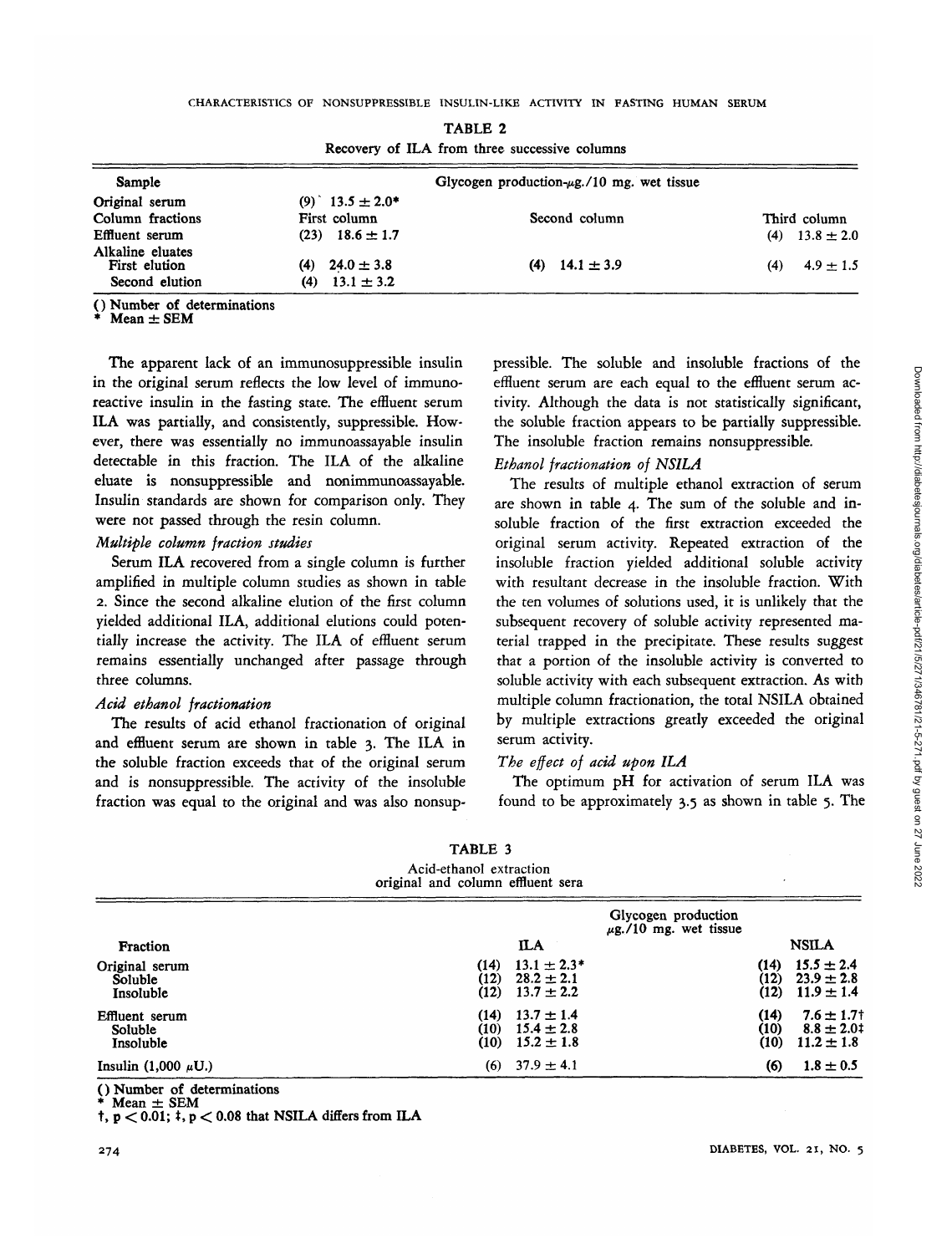| TABLE 4                                                  |                                         |
|----------------------------------------------------------|-----------------------------------------|
| Multiple ethanol extraction <sup>*</sup> of normal serum |                                         |
|                                                          | <b>NSILA</b>                            |
|                                                          | Glycogen production $\mu$ g./10 mg. wet |

|                                                                             | Glycogen production $\mu$ g./10 mg. wet tissue                                                 |                                                                      |  |  |
|-----------------------------------------------------------------------------|------------------------------------------------------------------------------------------------|----------------------------------------------------------------------|--|--|
| Treatment                                                                   | Soluble                                                                                        | Insoluble                                                            |  |  |
| Original serum<br>First extraction<br>Second extraction<br>Third extraction | $9.9 \pm 1.5$ †<br>(8)<br>(4)<br>$7.9 \pm 1.0$<br>(4)<br>$5.1 \pm 1.9$<br>(4)<br>$5.9 \pm 1.4$ | (4)<br>$5.1 \pm 0.7$<br>$2.7 \pm 2.0$<br>(4)<br>(4)<br>$1.2 \pm 1.0$ |  |  |

( ) Number of determinations \* Each extraction with ten volumes of 66 per cent ethanol

t Mean ± SEM

effect of acid incubation upon the activity of the original serum, column effluent serum and alkaline eluate is shown in table 6. Although acid increased the ILA and NSILA of the original serum, no effect was noted

TABLE 5 Optimum pH for acid activation of normal human serum

| рH                | Glycogen production<br>$\mu$ g./10 mg. wet tissue                       |
|-------------------|-------------------------------------------------------------------------|
| 7.6<br>5.0<br>4.0 | $8.3 \pm 1.4*$<br>(8)<br>(4) $11.5 \pm 2.0$<br>$(12)$ 17.2 $\pm$ 1.7    |
| 3.5<br>3.0<br>2.0 | (8)<br>$19.0 \pm 2.1$<br>$(12)$ $17.2 \pm 1.9$<br>$10.4 \pm 3.2$<br>(4) |

() Number of determinations \* Mean ± SEM

with either the effluent serum or the alkaline eluate. All acid-treated fractions remained nonsuppressible. *Heat stability*

When the original or effluent serum was heated at neutral pH the ILA is nearly completely lost as shown

in table 7. Upon heating, a thick precipitate formed which was included in the assay sample. The alkaline eluate did not form any precipitate and retained all its activity after heating. If the original or effluent serum was heated at pH 3.5 very little protein precipitation occurred and there was little loss of activity (table 7). The neutral and acid-treated sera were from different lots so the apparent absence of acid activation may be on this basis. In this study, there was no comparison of control and acid-treated serum without heating.

The acid ethanol soluble fraction of original serum, similar to the column alkaline eluate, is heat stable at neutral pH. The acid ethanol insoluble fraction of the original serum as well as both the acid ethanol soluble and insoluble fractions of effluent serum were found heat labile although no visible precipitate formed. This suggests that the precipitate was not necessary for heat inactivation. If heated at acid pH the insoluble fraction of original serum retains its activity as does the original and effluent serum.

#### DISCUSSION

In this study, three forms of NSILA have been

| TABLE 6<br>Effect of acid treatment upon ILA and NSILA |             |                                                |                                                   |             |                                    |
|--------------------------------------------------------|-------------|------------------------------------------------|---------------------------------------------------|-------------|------------------------------------|
| Sample                                                 |             | ILA                                            | Glycogen production<br>$\mu$ g./10 mg. wet tissue |             | <b>NSILA</b>                       |
| Original serum<br>Control<br>Acid treated              | (14)<br>(8) | $13.1 \pm 2.3*$<br>$32.1 \pm 3.7$ <sup>†</sup> |                                                   | (14)<br>(8) | $15.5 \pm 2.4$<br>$31.8 \pm 2.7$ † |
| Effluent serum<br>Control<br>Acid treated              | (14)<br>(8) | $15.2 \pm 1.7$<br>$11.9 \pm 1.2$               |                                                   | (14)<br>(8) | $8.2 \pm 1.8$<br>$11.8 \pm 0.7$    |
| Alkaline eluate<br>Control<br>Acid treated             | (8)<br>(8)  | $10.9 \pm 2.8$<br>$11.5 \pm 2.1$               |                                                   | (8)<br>(8)  | $13.7 \pm 1.3$<br>$13.0 \pm 2.2$   |

() Number of determinations<br> $*$  Mean  $\pm$  SEM

 $\dagger$  Acid treated differs from untreated,  $p < 0.001$ 

 $\ddagger$  NSILA differs from ILA,  $p < 0.005$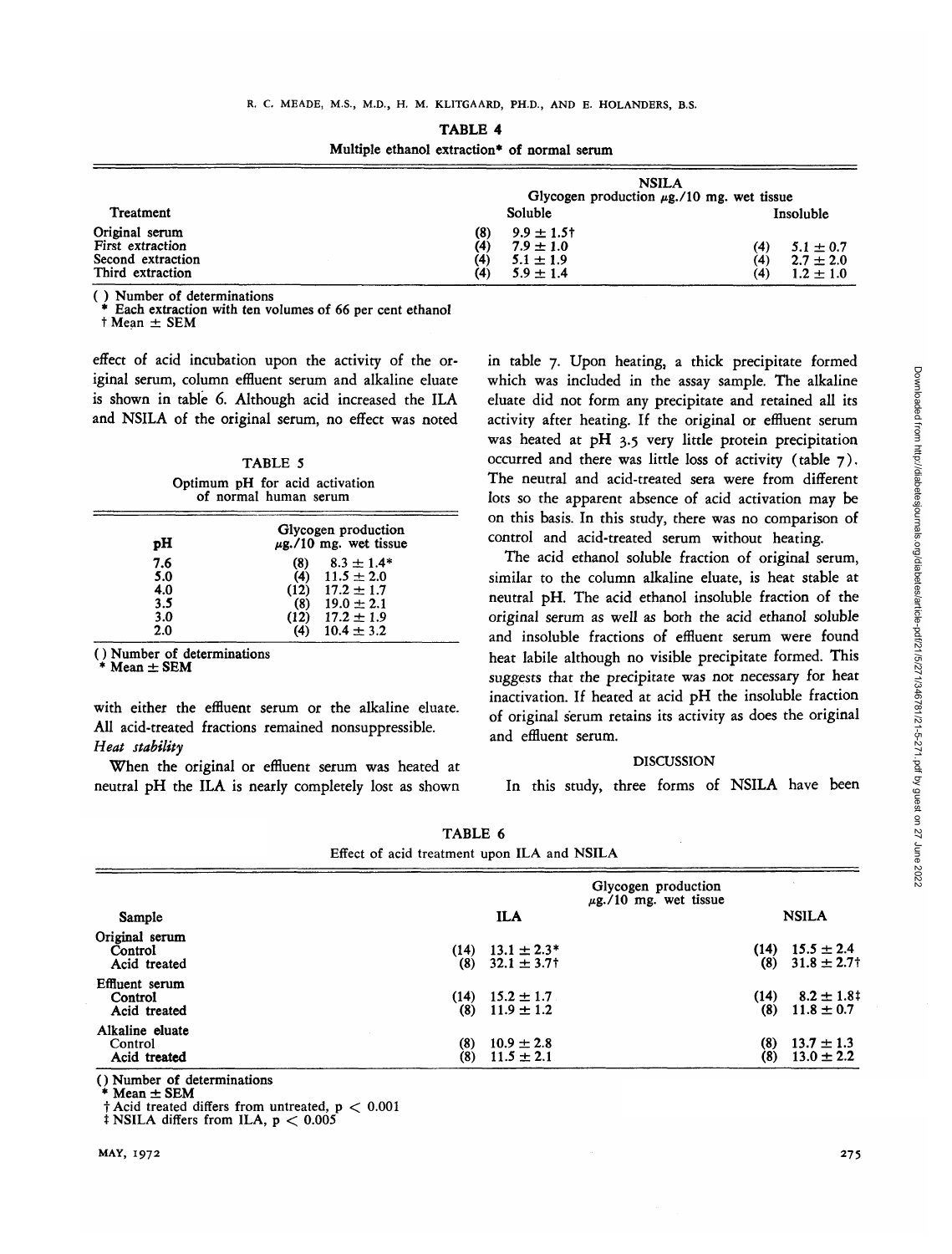| Effect of pH upon heat stability of ILA                          |                                                                     |                                                                       |  |
|------------------------------------------------------------------|---------------------------------------------------------------------|-----------------------------------------------------------------------|--|
|                                                                  |                                                                     | Glycogen production<br>$\mu$ g./10 mg. wet tissue                     |  |
| Fraction                                                         | Control                                                             | Heated $80^{\circ}$ C.<br>for $45$ min.                               |  |
|                                                                  | Neutral pH                                                          |                                                                       |  |
| Original serum<br>Acid ethanol soluble<br>Acid ethanol insoluble | (4) $16.2 \pm 2.4*$<br>$(6)$ 30.1 $\pm$ 2.6<br>$(4)$ 13.7 $\pm$ 4.7 | $1.5 \pm 1.81$<br>(4)<br>(6) $29.3 \pm 1.3$<br>(4) $0.2 \pm 1.91$     |  |
| Effluent serum<br>Acid ethanol soluble<br>Acid ethanol insoluble | (4) $15.2 \pm 1.7$<br>(4) $13.5 \pm 2.2$<br>$(4)$ 11.6 $\pm$ 3.8    | $3.4 \pm 1.6$<br>(4)<br>$(4)$ - 0.3 $\pm$ 1.71<br>$(4)$ 3.5 $\pm$ 1.9 |  |
| Alkaline eluate                                                  | $(4)$ 16.9 $\pm$ 1.7                                                | (4) $14.6 \pm 2.1$                                                    |  |

| TABLE 7                                 |  |  |
|-----------------------------------------|--|--|
| Effect of pH upon heat stability of ILA |  |  |

Original serum Acid ethanol insoluble

Effluent serum

( $)$  Number of determinations \* Mean  $\pm$  SEM

 $t, p < 0.01$ ;  $t, p < 0.02$  that heated differ from control samples.

demonstrated in fasting normal human serum. The original serum NSILA and its acid ethanol insoluble fraction, as well as the effluent serum and its acid ethanol soluble and insoluble fractions from a cation resin column are all mostly heat labile when heated at neutral pH. Heating at pH 3.5, which prevents protein precipitation, results in no loss of activity. The ethanol and acid-ethanol soluble fraction of the original serum and the alkaline eluate from the cation resin column are heat stable at neutral pH. In this regard these fractions differ from original' serum activity although Poffenbarger and co-workers<sup>5</sup> found the unaltered serum and the acid ethanol extracted NSILA behaved identically by electrophoretic mobility and gel filtration.

Using the rat diaphragm bioassay, we found the acid ethanol soluble fraction contained two thirds of the total activity. Jakob et al.3 found virtually all the NSILA in the insoluble fraction using the fat pad bioassay. Multiple ethanol extractions, table 4, suggest that much of the insoluble fraction may be slowly converted to a soluble form. These studies suggest that the acid-ethanol soluble fraction consists of NSILA from the original serum reduced to a smaller molecule which is more stable.

After passage of serum through a cation resin column, the column effluent serum contains NSILA which, like the original serum, is mostly heat labile at neutral pH and contains acid ethanol soluble and insoluble fractions. The activity of effluent serum is equal to or greater than the original serum. The activity which does not bind to the column has been labeled "free"

insulin by Antoniades<sup>14</sup> and is being equated to crystalline pancreatic insulin.<sup>6</sup> Following a glucose load, and in pancreatic vein serum, immunoreactive insulin is present in significant concentration and will appear in the effluent serum. However, in fasting serum, the large amount of activity detected is nonsuppressible and contains no appreciable immunoreactive insulin. There are at least two forms of ILA which do not bind to the cation resin column; one is crystalline insulin, the other is NSILA. Therefore, the use of the term "free" insulin and the suggestion that it is crystalline insulin without showing immunoreactive properties seems unjustified.

Acid pH 3.5

(4)  $17.5 \pm 2.4$  (4)  $17.9 \pm 3.1$ 

**(4)** 13.1 ± 2.5 **(4)** 13.7 ±4.7

We have been unable to duplicate the results of Poffenbarger et al.<sup>5</sup> in which the column effluent serum contained little activity. In our hands, the column effluent serum always contains NSILA equal to or greater than the original serum even with a column bed volume three to five times the serum volume.

The fraction of NSILA bound to the cation resin column which is eluted with alkali, is heat stable at neutral pH and is completely soluble in ethanol or acid ethanol. As previously reported<sup>19</sup> we find that the eluate from the cation resin column, which Antoniades has labeled "bound insulin," possesses activity in the rat diaphragm bioassay without prior activation by any of the methods proposed by Antoniades et al.<sup>14,25</sup> and Gundersen and Lin.<sup>26</sup> We found no increase in ILA after any of the proposed methods of activation. Poffenbarger and co-workers<sup>5</sup> recorded similar ILA in the alkaline eluate without activation. In the majority of

 $±1.8$ t  $\pm$  1.3  $± 1.9<sup>†</sup>$  $\pm 1.6^{\ddagger}_{\pm}$ <br> $\pm 1.7^{\dagger}$  $±1.9$ 

**'(4)** 12.6 ± 2.6 **(4)** 10.0 ± 2.2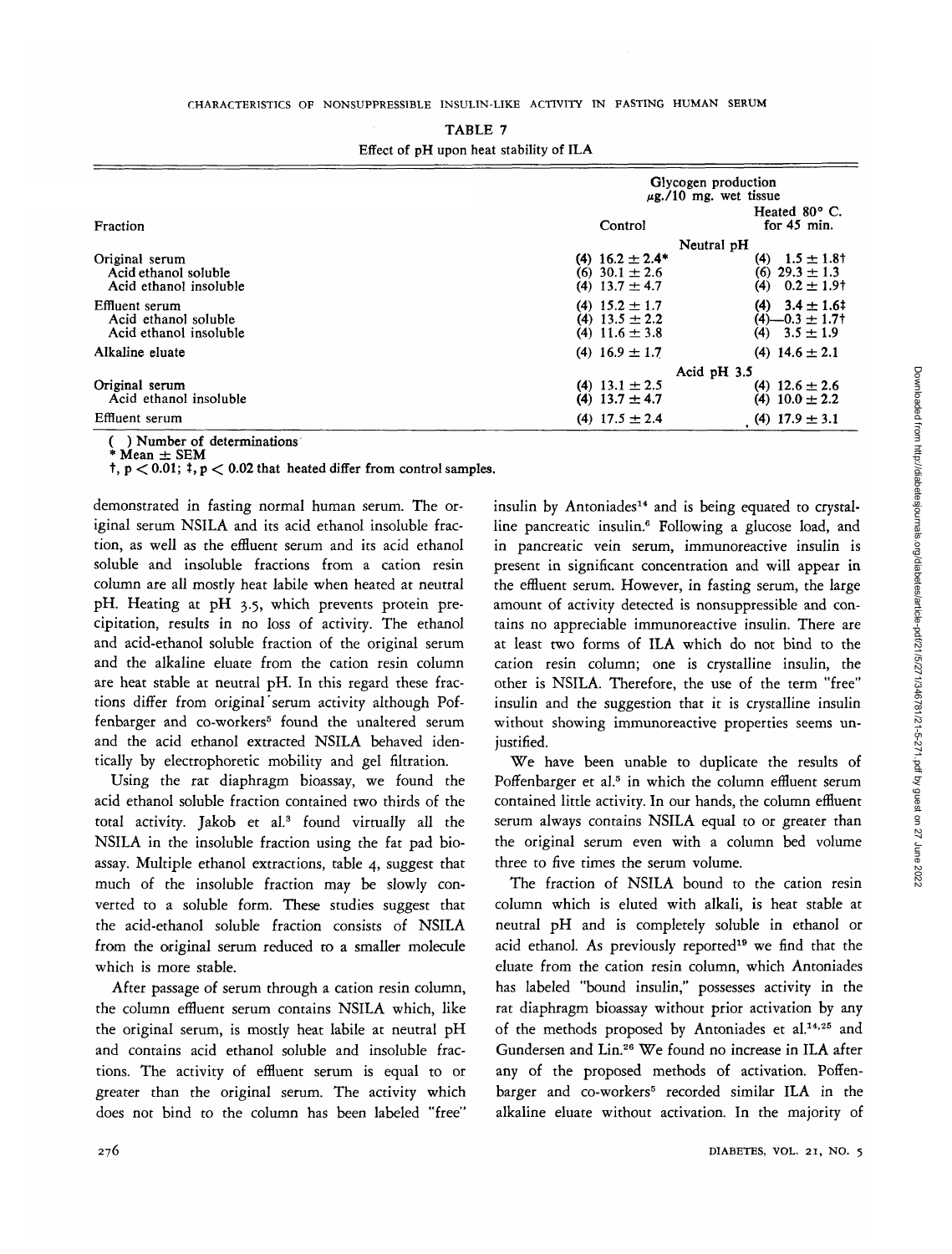our studies the activity of the column eluate was greater than the original serum.

The quantity of alkaline eluate or "bound insulin" activity which is obtained from a given serum can be increased many times by the use of multiple columns and multiple alkaline extractions of a column (table 2). One might therefore question the validity of any quantitative studies regarding serum concentrations of "bound insulin" in relation to a glucose load.

The theory of "bound" and "free" insulin as proposed by Antoniades, appears especially open to criticism from the above studies. He proposes that "bound insulin" is a large molecule which is converted to a smaller, more active "free" insulin, the "bound insulin" being in the alkaline eluate and the "free" in the column effluent serum. Since the alkaline eluate or "bound" fraction appears to have soluble characteristics identical to the acid ethanol soluble fraction, it would appear that what is being called "bound" insulin is a smaller more soluble molecule than the "free" insulin found in the column effluent. This is in agreement with the studies of Jakob et al.<sup>3</sup> who found all of the low molecular weight NSILA of serum in the acid ethanol soluble fraction. Since our studies with multiple columns and multiple ethanol extractions both suggest that the majority of the NSILA can be converted to the "cation column bound" or ethanol soluble fraction, it would seem more logical to suggest that the column effluent NSILA or "free insulin" is converted to the cation resin bound NSILA or "bound insulin."

Although the original serum and column effluent NSILA both appear to be large size particles which are heat labile, the effluent NSILA differs from the original serum in that it lacks the property of acid activation (table 6). In addition, we have isolated a specific inhibitor which affects only the activity of the effluent serum and the acid ethanol insoluble NSILA. These results suggest that in addition to pancreatic insulin, serum may contain three forms of NSILA. These would include: 1) the acid ethanol soluble, heat stable NSILA of original serum which probably includes the alkaline eluate from the cation resin column; 2) the acid ethanol insoluble, heat labile NSILA of original serum, and 3) the column effluent acid ethanol soluble activity which is heat labile, not activated by acid and partially suppressed by antiserum. The characteristics of each fraction are summarized in figure 1.

The use of column fractionation or electrophoresis to estimate particle size has been omitted from these studies since the published literature yields confusing results. NSILA which is ethanol extracted with albumin migrates with beta and gamma globulin on electrophoresis. The separation of beta and gamma globulins on Sephadex appears too crude to fractionate NSILA. Atypi-



FIG. I. Physical characteristics of ILA fractions.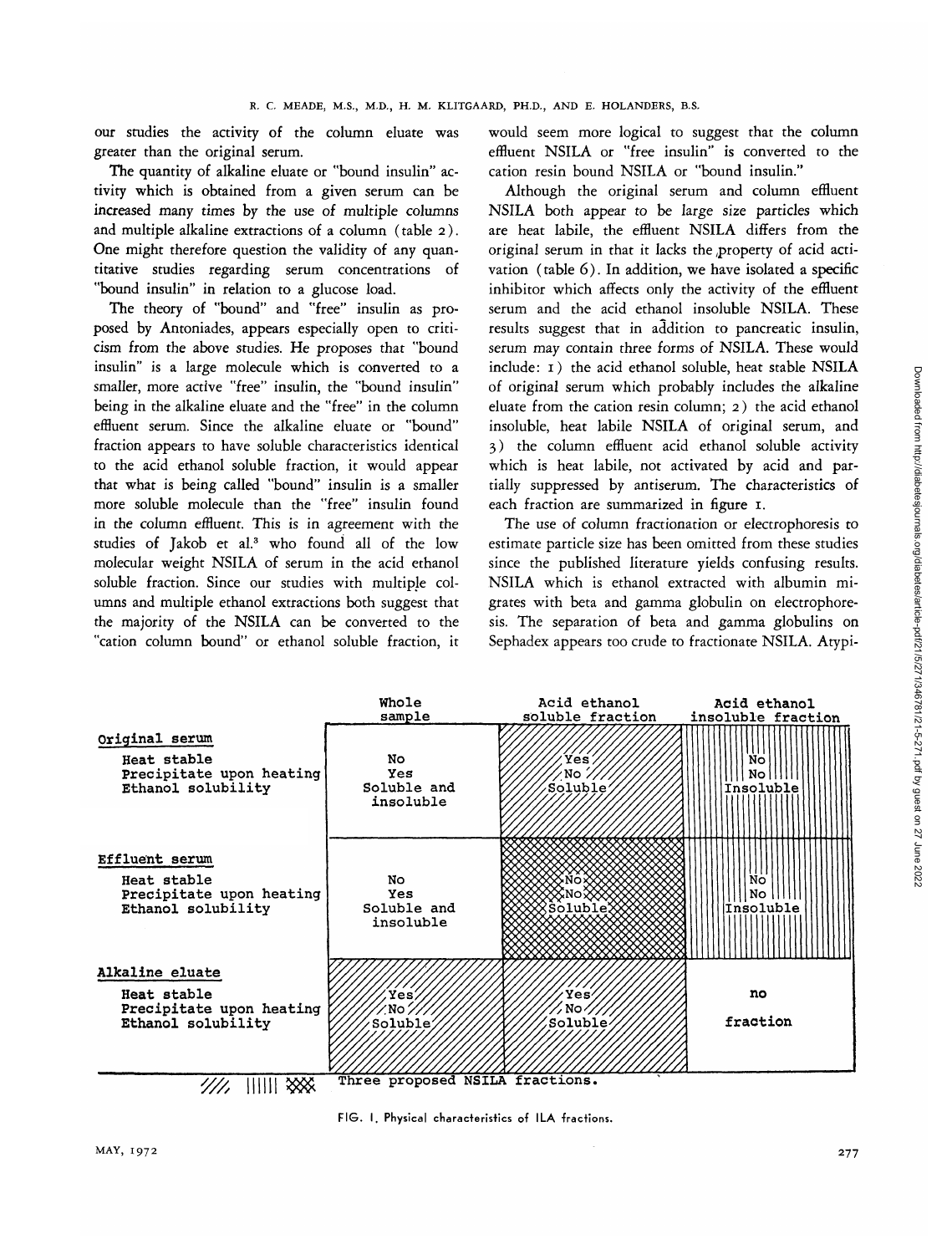cal insulin molecular weight has been estimated at 3o,ooo,2 "bound" insulin 60,000 to ioo,ooo,<sup>14</sup> NSILA at 70,000 to 150,000<sup>1</sup> and 40,000 to 50,000,<sup>5</sup> with the suggestion that they are all the same substance.

The enhancement of NSILA demonstrated by column fractionation, ethanol extraction, and acid incubation may be due to separation or destruction of inhibitors or conversion to a more active molecule. The results are not due to an artifact from the column since no activity was obtained from a buffer treated column. The optimum pH of 3.5 for activation coincides with the optimum for alpha<sub>1</sub> anti-trypsin inactivation.<sup>27</sup> Two studies suggest that trypsin does possess insulin-like activity.<sup>28,29</sup>

The finding that none of the NSILA fractions are destroyed when heated at pH 3.5 lends support to the interpretation that the fractions vary in particle size. In those studies in which heating produced a precipitate the NSILA was lost. However, as stated in the *text,* three alcohol extracted fractions, in which no precipitate was formed, were also found to be heat labile.

We are unable to support any studies which suggest that NSILA can be converted to immunoreactive insulin. In none of the fractions which we studied was any significant amount of IRI demonstrated by immunoassay. In one acid ethanol extracted fraction insulinantibody binding was depressed using the double antibody method but not when assayed by cellulose chromatography or ethanol precipitation. It was concluded that the extract interfered with the second antibody reaction. Since the suppression of column effluent serum ILA by guinea pig antisera in the biossay system could not be substantiated by immunoassay, it was concluded that this was an artifact.

#### ACKNOWLEDGMENT

The authors wish to thank Messrs. Thomas J. Kleist and Robert A. Stiglitz for their excellent technical assistance.

This study was supported in part by U.S. Public Health Service Grant No. AM-11521.

#### REFERENCES

<sup>1</sup> Froesch, E. R., Burgi, H., Ramseir, E. B., Ballay, P. and Labhart, A.: Antibody-suppressible and non-suppressible insulin-like activities in human serum and their physiological significance. An insulin assay with adipose tissue of increased precision and specificity. J. Clin. Invest. 42:1816-34, 1963.

<sup>2</sup> Samaan, N., Fraser, B., and Dempster, W. J.: The "typical" and "atypical" forms of serum insulin. Diabetes 12:339-48, 1963.

3 Jakob, E. R., Hauri, C. H., and Froesch, E. R.: Nonsuppressible insulin-like activity in human serum. III. Differentiation of two distinct molecules with non-suppressible ILA. J. Clin. Invest. 47:2678-88, 1968.

 Antoniades, H. N., Gundersen, K., and Pyle, H. M.: Studies on the state of insulin in the blood: The role of glucose in the in vivo dissociation of insulin complexes. Endocrinology 69:163-69, 1961. <sup>5</sup>

<sup>5</sup> Poffenbarger, P. L., Ensinck, J. W., Hepp, D. K. and Williams, R. H.: The nature of human serum insulin-like activity (ILA): Characterization of ILA in serum and serum fractions obtained by acid-ethanol extraction and adsorption chromatography. J. Clin. Invest. 47:301-20, 1968.

<sup>6</sup> Sterns, J. S., Antoniades, H. N., Baile, C. A. and Mayer, J.: Insulin-like activity in goat serum. Endocrinology *85:976-* 81, 1969. <sup>7</sup>

 Gjedde, F.: Insulin binding proteins in normal serum. The in vitro association of homologous I-125-labelled insulin and normal serum proteins. Acta Physiol. Scand. 70:69-79, 1967.

8 Batchelor, B. R.: Insulin-like activity. Diabetes 16:418-34, 1967.

<sup>9</sup> Hagedorn, H. C.: Problems concerning the absorption of insulin from human subcutaneous tissue. *In* Experimental Diabetes and Its Relation to the Clinical Disease. Hoet, J. P. and Young, F. G. [ed]. Springfield, Illinois, Charles C. Thomas, 1954, pp. 279-90.

 Baird, C. W., and Bornstein, J.: Assay of insulin-like activity in the plasma of normal and diabetic human subjects. J. Endocrinol. 19:74-80, 1959.

 Davidson, J. K., Haist, R. E. and Best, C. H.: Studies of employing a new method for recovery of biologically active insulin from acid alcoholic extracts of pancreas and blood serum. Diabetes. 12:448-53, 1963.

12 Power, L., Lucas, C. and Conn, J. W.: Release of insulinlike activity from serum of normal subjects and diabetic patients. Metabolism 14:110-13, 1965.

13 Shaw, W. N. and Shuey, E. W.: The presence of two forms of insulin in normal human serum. Biochem. J. 2:286-89, 1963.

 Antoniades, H. N., Huber, A. M., Boshell, B. R., Saravis, C A. and Gershoff, S. N.: Studies on the state of insulin in blood: Properties of circulating "free" and "bound" insulin. Endocrinology 76:709-21, 1965.

<sup>15</sup> Gjedde, F.: Studies of the insulin-like activity of serum. 2: Characterization of insulin-like activity of serum protein fractions from normal human subjects. Acta Endocrinol. (Kbh.) 57:478-504, 1968.

16 Steinke, J., Sirek, A., Lauris, V., Lukens, F. D. and Renold, A. E.: Measurement of small quantities of insulin-like activity with rat adipose tissue. III. Persistence of serum insulinlike activity after pancreatectomy. J. Clin. Invest. *41:1699-* 1707, 1962.

17 Schoeffling, K., Ditschuneit, H., Petzoldt, R., Beyer, J., Pfeiffer, E. F., Sirek, A., Greerling, H., Sirek, O. U.: Serum insulin-like activity in hypophysectomized and depancreatized (Houssay) dogs. Diabetes 74:658-62, 1965.

18 Kajinuma, H., Ide, T., Kuzuya, T., and Kosaka, K.: Insulin-like activity by fat pad assay and immunoreactive insulin. Diabetes 18:75-83, 1969.